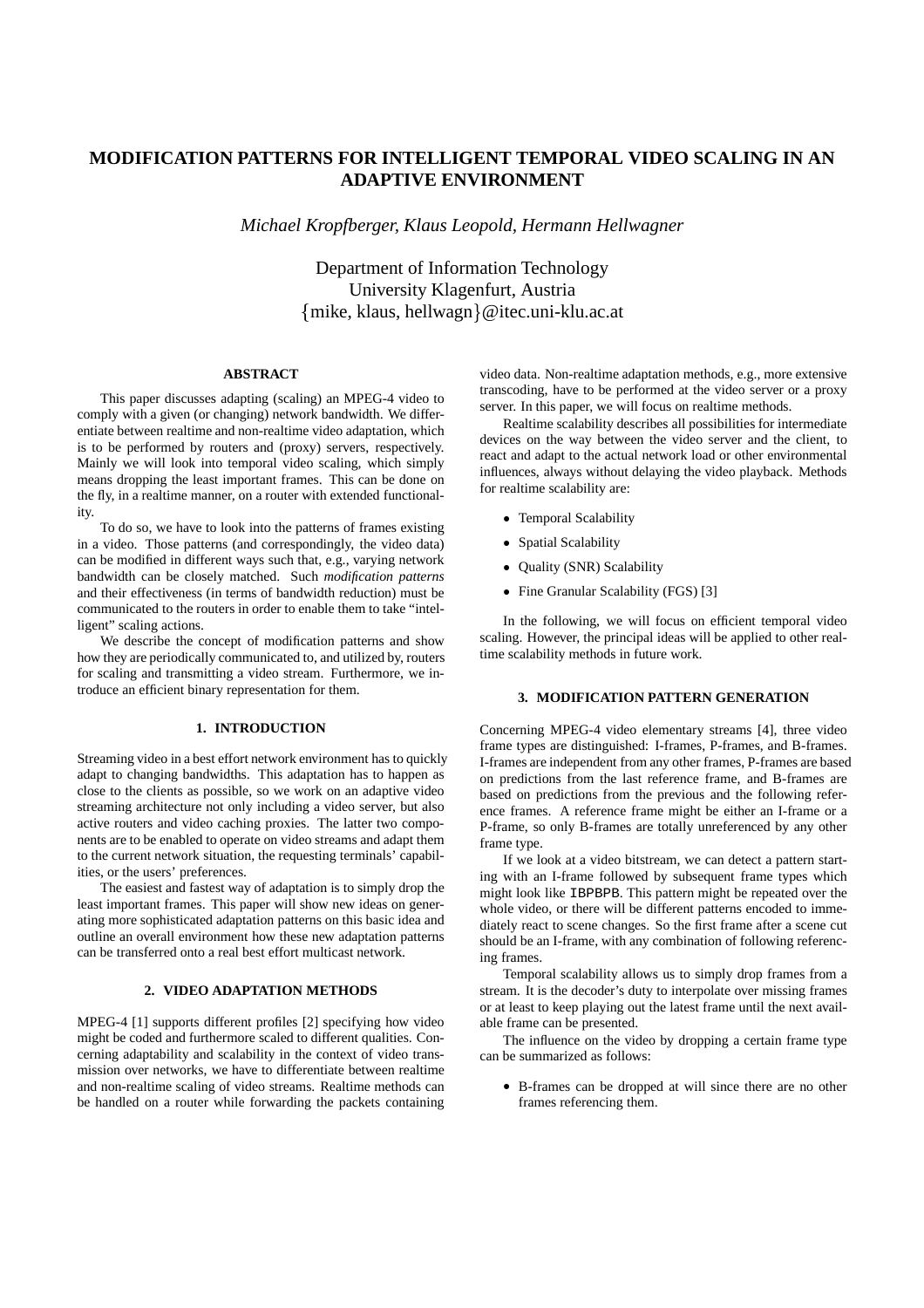- When dropping a P-frame  $P_i$ , all previous B-frames forwardreferencing  $P_i$  and all following  $P_i \rightharpoonup_i$  and B-frames have to be dropped, too:  $IPBBPBBBBB(P)BBPBBBI \rightarrow IPBBPBBB(P)BBPBBB)I$
- Dropping I-frames means losing all following P- and Bframes until the next I-frame, and again all forward referencing B-frames. Since I-frames are used rarely in a frame pattern, dropping I-frames makes nearly no sense.

To add more flexibility for possible adaptations, MPEG-4 also supports a two-layer approach, where the *base layer* stores, e.g., I-B-P-B-P-B- and the *enhancement layer* stores -P-B-B-P-B-B. When those two layers are interleaved, the received pattern would be IPBBPBBPPBBB. Since the enhancement layer is totally independent, we can also drop the whole enhancement layer (probably including P-frames) without interfering with any P-frames stored in the base layer.



Figure 1: Tree of possible base layer modification patterns

Figure 1 shows a possible (non-exhaustive) modification tree on a base layer pattern where some combinations are grayed out, according to the following heuristics:

- Importance  $(I > P > B)$
- Timely balanced distribution:
	- **–** Pattern I-\*-P-\*-P- better than I-B-P-\*-\*-
	- **–** Skipping the whole enhancement layer might even be better than  $P-+-+--+--$  (not worth the effort)
- Averaged signal-to-noise ratio (SNR) for modified patterns
- Tree size vs. accuracy (grain) of scaling:
	- **–** Tree pruning with respect to the above mentioned heuristics like timely balanced distribution
	- **–** Removal of similarly sized nodes based on threshold values. Possible decision rules are:
		- Preferring higher frame rates
		- Preferring higher-quality patterns; e.g., (I-\*-  $P-*- P-$  is better than  $I-B-*- B-*-$ )
- and finally, qualitative knowledge gained from MPEG-7 meta-data descriptions [5], for example important scenes, which are represented by a sequence of important frames.

So these grayed out modifications will not be included in the *pool of possible modification patterns*. Only that reduced pool can be utilized by the routers to select adaptations matching detected bandwidth. Since we know the frame sizes for I-, P- and B-Frames occurring in this pattern, we can store accumulated pattern bandwidth requirements for each node. These bandwidth figures are the main selection criteria for routers to choose a specific modification.

The enhancement layer could be modified with the same rules as the base layer tree, except the final node might be an empty one, which means skipping the whole enhancement layer.

Dealing with layer-encoded streams will add further complexity and adaptation restrictions to the above mentioned approach, since the enhancement layer might refer to reference frames in the base layer. Furthermore, pruning has to be done with respect to the achievable "quality" of combinations of base and enhancement layer patterns.

# **4. REALTIME STREAM ADAPTATION**

To be efficient in the routers, we have to break down the already pruned trees into lists or binary trees sorted by the needed bandwidth per pattern (bits per second). These *modification pools* will be transmitted to the downstream routers, so they can choose the best fitting pattern modification. Video frames are sent via RTP [6] using a standardized packet format for MPEG-4 [7].



Figure 2: Clients requesting the same video quality

The *Server* reads the base layer and enhancement layer from disk and only sends the requested frames to the next *Router* hop. This next *Router* requests the maximum frame pattern of all connected clients (or downstream routers). If, as is the case in Figure 2, the clients want the same quality, the adapted base and enhancement layers are sent via multicast. To keep network traffic low, we share as much information as possible in the multicast layers.



Figure 3: Clients requesting different video quality levels

If clients have individual needs, as exemplified in Figure 3, the *Router* generates shared base and enhancement layers and extracts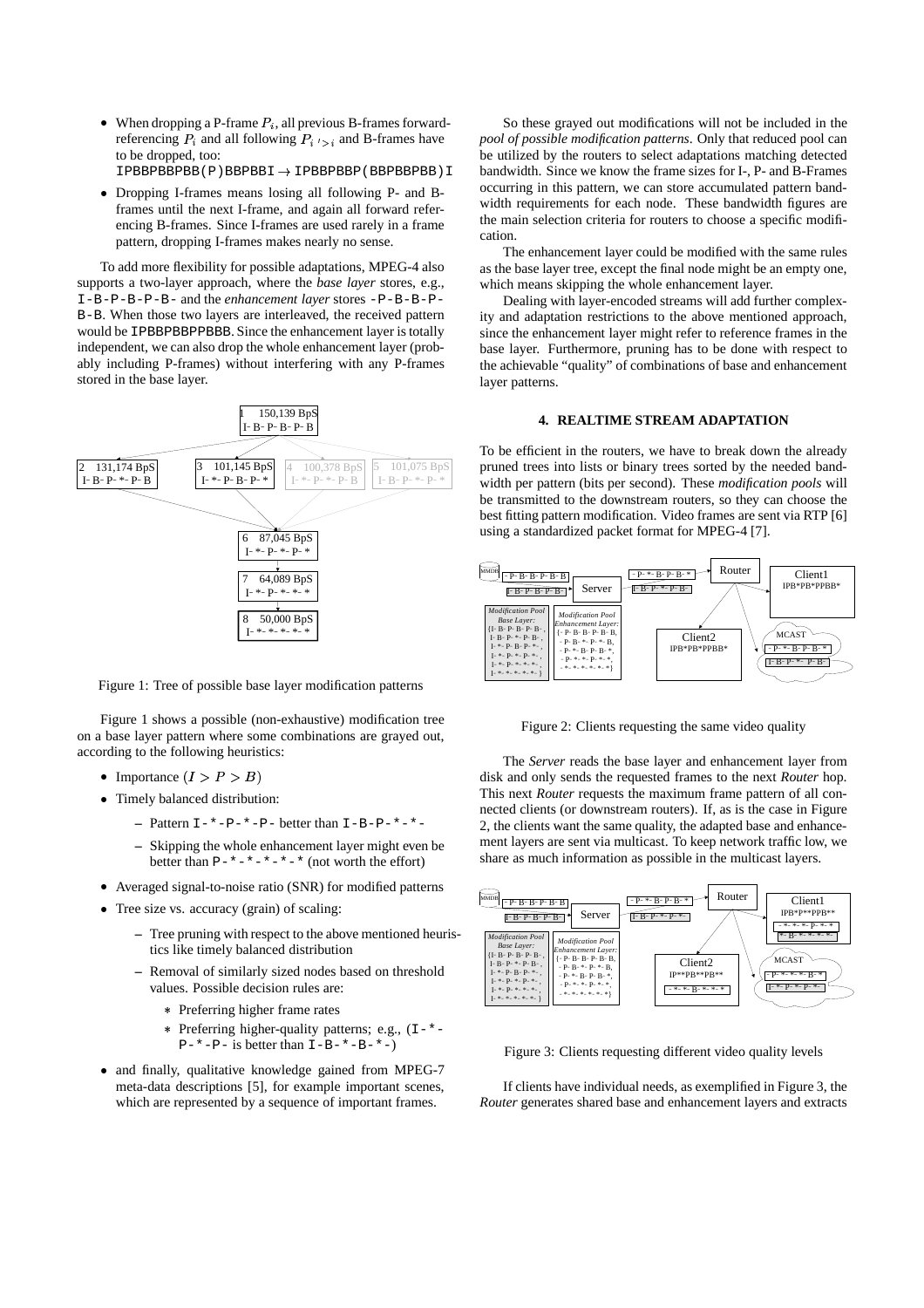two new enhancement layers and one base layer adjusted for the two clients. Since MPEG-4 compliant players are only capable of one base layer and one enhancement layer, we have to add an intelligent client-side "network tunnel" that puts together multicasted and unicasted frames into a correct base and enhancement layer format, which is eventually fed to the player.

# **5. COMMUNICATION PROTOCOL IN AN ADAPTIVE ENVIRONMENT**

- 1. A new *Client* sends initial specification of video name, resolution, environment, and more to the *Router*.
- 2. *Router* requests for the initial video information like resolution, colordepth, average bandwidth and average bandwidth reached by maximum adaptivity.
- 3. *Server* sends first the *modification pool* with bandwidth requirements.
- 4. *Router* checks available bandwidth to *Clients*.
- 5. *Router* requests necessary maximum frame pattern to serve all connected *Clients*.
- 6. *Server* sends out the requested frame pattern and the next *modification pool* (see Figure 4).
- 7. *Router* sends out the shared base and enhancement layer frames via multicast.
- 8. *Router* generates the specific base and enhancement layers and sends them to the connected *Clients* via unicast.
- 9. If no new clients arrive, go back to Step 4.

| Time to check for<br>necessary adaptions<br>& modification request | Time to check for<br>necessary adaptions<br>& modification request | Time to check for<br>necessary adaptions<br>& modification request<br><b>F</b> ( = ) ( = ) ( = ) ( = ) ( = ) ( = ) ( = ) ( = ) ( |
|--------------------------------------------------------------------|--------------------------------------------------------------------|----------------------------------------------------------------------------------------------------------------------------------|
| $ModPooln-1$                                                       | ModPool                                                            | $ModPool_{n+1}$                                                                                                                  |
| Pattern <sub>n-2</sub>                                             | Pattern <sub>n-1</sub>                                             | Pattern <sub>s</sub>                                                                                                             |
|                                                                    |                                                                    |                                                                                                                                  |

Figure 4: Modification pool  $MP_n$  is sent with pattern  $P_{n-1}$ , so there is enough time to react to changing bandwidth requirements

### **6. EFFICIENT BINARY REPRESENTATION OF ADAPTATION DESCRIPTIONS**

Presently our high-level model to describe modification patterns is based on XML, like in MPEG-7 [5] and proposed for the MPEG-21 Bitstream Syntax Definition Language [8] [9].

The communication model contains

- *pre-sent video information*, giving first information about the video concerning resolution, min/max bandwidth needs and general modification choices.
- *per-pattern information packets*, including modification patterns from modification tree, according bandwidths and drop lists.

- *the modification choice*, which is the local maximum of required client needs fitting a pattern from the modification pool.

A detailed description with XML examples is given in [10].

| $\Omega$ |                                                                       |                                    | 16<br>32 |  |  |  |  |  |  |  |  |  |  |  |  |                   |                      |  |  |  |                     |  |         |  |  |         |           |  |             |  |  | 63        |  |  |  |  |  |  |         |  |  |  |  |  |  |  |            |  |  |  |                                                                       |  |  |  |  |  |
|----------|-----------------------------------------------------------------------|------------------------------------|----------|--|--|--|--|--|--|--|--|--|--|--|--|-------------------|----------------------|--|--|--|---------------------|--|---------|--|--|---------|-----------|--|-------------|--|--|-----------|--|--|--|--|--|--|---------|--|--|--|--|--|--|--|------------|--|--|--|-----------------------------------------------------------------------|--|--|--|--|--|
|          |                                                                       | reserved<br>Version<br>ScalingType |          |  |  |  |  |  |  |  |  |  |  |  |  |                   | NumFrames (34)       |  |  |  |                     |  |         |  |  |         |           |  | NumMods (5) |  |  |           |  |  |  |  |  |  |         |  |  |  |  |  |  |  |            |  |  |  |                                                                       |  |  |  |  |  |
|          | RTPid (514)                                                           |                                    |          |  |  |  |  |  |  |  |  |  |  |  |  | RTPseqNo (341634) |                      |  |  |  |                     |  |         |  |  |         |           |  |             |  |  |           |  |  |  |  |  |  |         |  |  |  |  |  |  |  |            |  |  |  |                                                                       |  |  |  |  |  |
|          | kbps(150)                                                             |                                    |          |  |  |  |  |  |  |  |  |  |  |  |  |                   | <u>li li li li l</u> |  |  |  |                     |  |         |  |  |         |           |  |             |  |  | 111111111 |  |  |  |  |  |  | padding |  |  |  |  |  |  |  | kbps (135) |  |  |  | 1111011111                                                            |  |  |  |  |  |
|          |                                                                       |                                    |          |  |  |  |  |  |  |  |  |  |  |  |  |                   |                      |  |  |  | 1 1 0 1 1 1 1 1 1 1 |  | padding |  |  |         | kbps(120) |  |             |  |  |           |  |  |  |  |  |  |         |  |  |  |  |  |  |  |            |  |  |  | 1 1 1 1 1 0 1 1 1 1 1 0 1 1 1 1 1 0 1 1 1 1 1 0 1 1 1 1 0 1 1 1 1 1 0 |  |  |  |  |  |
|          | 1 1 1 1 0 1 1 1 1 0 1 1 1 1 0 1 1 1 1 0 1 1 1 1 0 1 1 1 0 1 1 1 0 1 1 |                                    |          |  |  |  |  |  |  |  |  |  |  |  |  |                   |                      |  |  |  |                     |  | padding |  |  |         | kbps(100) |  |             |  |  |           |  |  |  |  |  |  |         |  |  |  |  |  |  |  |            |  |  |  |                                                                       |  |  |  |  |  |
|          | 1010101010101010101010101010101010                                    |                                    |          |  |  |  |  |  |  |  |  |  |  |  |  |                   |                      |  |  |  |                     |  | padding |  |  |         | kbps(70)  |  |             |  |  |           |  |  |  |  |  |  |         |  |  |  |  |  |  |  |            |  |  |  | '1  0  0  1  1  0  0  0  1  0  0  0  1  0  0  1  0  0  0  1  0  0  0  |  |  |  |  |  |
|          | 1000101001010100010001001000100010                                    |                                    |          |  |  |  |  |  |  |  |  |  |  |  |  |                   |                      |  |  |  |                     |  |         |  |  | padding |           |  |             |  |  |           |  |  |  |  |  |  |         |  |  |  |  |  |  |  |            |  |  |  |                                                                       |  |  |  |  |  |

#### Figure 5: Packet format for per-pattern modification pool

Since we cannot directly handle XML files on a router because of performance issues, we have to devise a highly efficient binary representation of at least the periodically sent per-pattern modification pool. This low-level packet layout (Figure 5) is preferred, because with our approach we keep the packet size at a minimum. Other devices might still receive XML information.

# **7. IDEAS ON OPTIMIZATION**

Even with the efficient packet layout for the regularly sent pattern modification packets, we will add an average network load of approximately 60-100 bytes per pattern. In normal cases we can easily ignore this overhead, but on very low bandwidth networks, we would like to further reduce the amount of data to send or process. Given the case that

- a video uses the same pattern repeatedly over the whole lifetime (or at least for a couple of iterations),
- the average needed bandwidth per pattern is very similar,
- and the average frame sizes between and within the patterns are similar,

we could merge multiple patterns into a *pattern group*. Each pattern group will hereby represent, e.g., the next fifty patterns and we calculate the pattern modification tree based on this averaged pattern group.

After building a list of very few pattern groups reflecting the whole video, we can send these few pattern modification lists within the initially transmitted information. No further updates are necessary.

Unfortunately our measurements on different videos with multiple qualities, patterns, and MPEG-4 encoders revealed that we cannot rely on the above mentioned assumptions at all.

There are too high variations already on a frame-to-frame basis, which make a pattern group, given a reasonable threshold, too small and patterns which seemed to belong to one pattern group by having the same average bandwidth, would differ from each other after applying modifications, which means dropping frames on certain positions in the pattern (see Figure 6).

## **8. AVAILABLE SOFTWARE**

We wrote a statistic suite capturing frame types and sizes, average deviations with threshold triggers. We can detect patterns over a video, again with average bandwidths and exact frame sizes,